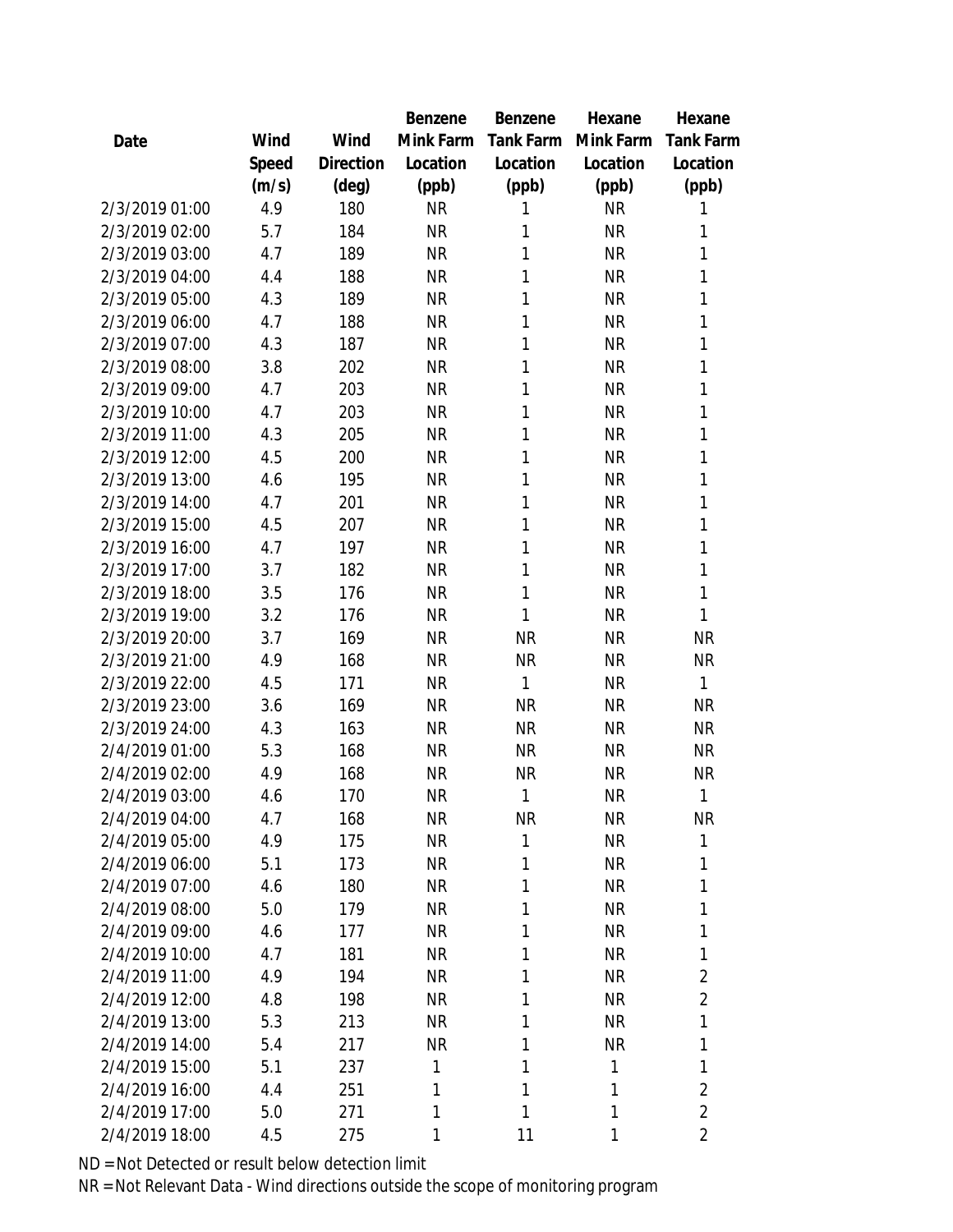|                |       |           | Benzene      | Benzene   | Hexane    | Hexane       |
|----------------|-------|-----------|--------------|-----------|-----------|--------------|
| Date           | Wind  | Wind      | Mink Farm    | Tank Farm | Mink Farm | Tank Farm    |
|                | Speed | Direction | Location     | Location  | Location  | Location     |
|                | (m/s) | (deg)     | (ppb)        | (ppb)     | (ppb)     | (ppb)        |
| 2/4/2019 19:00 | 4.4   | 274       | 1            | 2         | 1         | 1            |
| 2/4/2019 20:00 | 4.6   | 275       | 1            | 1         | 1         | $\mathbf{1}$ |
| 2/4/2019 21:00 | 4.3   | 277       | 1            | <b>NR</b> | 1         | <b>NR</b>    |
| 2/4/2019 22:00 | 4.3   | 282       | 1            | <b>NR</b> | 1         | <b>NR</b>    |
| 2/4/2019 23:00 | 4.2   | 301       | 1            | <b>NR</b> | 1         | <b>NR</b>    |
| 2/4/2019 24:00 | 3.5   | 285       | 1            | <b>NR</b> | 1         | <b>NR</b>    |
| 2/5/2019 01:00 | 4.4   | 311       | 1            | <b>NR</b> | 1         | <b>NR</b>    |
| 2/5/2019 02:00 | 4.0   | 297       | 1            | <b>NR</b> | 1         | <b>NR</b>    |
| 2/5/2019 03:00 | 4.1   | 306       | 1            | <b>NR</b> | 1         | <b>NR</b>    |
| 2/5/2019 04:00 | 3.5   | 319       | 1            | <b>NR</b> | 1         | <b>NR</b>    |
| 2/5/2019 05:00 | 3.0   | 332       | 1            | <b>NR</b> | 1         | <b>NR</b>    |
| 2/5/2019 06:00 | 2.4   | 349       | 1            | <b>NR</b> | 1         | <b>NR</b>    |
| 2/5/2019 07:00 | 2.6   | 15        | 1            | <b>NR</b> | 1         | <b>NR</b>    |
| 2/5/2019 08:00 | 2.3   | 29        | 1            | <b>NR</b> | 1         | <b>NR</b>    |
| 2/5/2019 09:00 | 2.5   | 26        | 1            | <b>NR</b> | 1         | <b>NR</b>    |
| 2/5/2019 10:00 | 2.9   | 40        | 1            | <b>NR</b> | 1         | <b>NR</b>    |
| 2/5/2019 11:00 | 2.9   | 70        | <b>NR</b>    | <b>NR</b> | <b>NR</b> | <b>NR</b>    |
| 2/5/2019 12:00 | 2.6   | 72        | <b>NR</b>    | <b>NR</b> | <b>NR</b> | <b>NR</b>    |
| 2/5/2019 13:00 | 3.9   | 86        | <b>NR</b>    | <b>NR</b> | <b>NR</b> | <b>NR</b>    |
| 2/5/2019 14:00 | 3.5   | 81        | <b>NR</b>    | <b>NR</b> | <b>NR</b> | <b>NR</b>    |
| 2/5/2019 15:00 | 3.6   | 76        | <b>NR</b>    | <b>NR</b> | <b>NR</b> | <b>NR</b>    |
| 2/5/2019 16:00 | 4.1   | 74        | <b>NR</b>    | <b>NR</b> | <b>NR</b> | <b>NR</b>    |
| 2/5/2019 17:00 | 3.9   | 83        | <b>NR</b>    | <b>NR</b> | <b>NR</b> | <b>NR</b>    |
| 2/5/2019 18:00 | 3.7   | 80        | <b>NR</b>    | <b>NR</b> | <b>NR</b> | <b>NR</b>    |
| 2/5/2019 19:00 | 3.6   | 75        | <b>NR</b>    | <b>NR</b> | <b>NR</b> | <b>NR</b>    |
| 2/5/2019 20:00 | 3.8   | 88        | <b>NR</b>    | <b>NR</b> | <b>NR</b> | <b>NR</b>    |
| 2/5/2019 21:00 | 2.7   | 82        | <b>NR</b>    | <b>NR</b> | <b>NR</b> | <b>NR</b>    |
| 2/5/2019 22:00 | 2.7   | 63        | <b>NR</b>    | <b>NR</b> | ΝR        | <b>NR</b>    |
| 2/5/2019 23:00 | 2.5   | 43        | <b>NR</b>    | <b>NR</b> | <b>NR</b> | <b>NR</b>    |
| 2/5/2019 24:00 | 1.9   | 85        | <b>NR</b>    | <b>NR</b> | <b>NR</b> | <b>NR</b>    |
| 2/6/2019 01:00 | 1.6   | 32        | $\mathbf{1}$ | <b>NR</b> | 1         | <b>NR</b>    |
| 2/6/2019 02:00 | 1.6   | 70        | <b>NR</b>    | <b>NR</b> | <b>NR</b> | <b>NR</b>    |
| 2/6/2019 03:00 | 0.6   | 68        | <b>NR</b>    | <b>NR</b> | ΝR        | <b>NR</b>    |
| 2/6/2019 04:00 | 0.8   | 38        | 1            | <b>NR</b> | 1         | <b>NR</b>    |
| 2/6/2019 05:00 | 1.1   | 40        | 1            | <b>NR</b> | 1         | <b>NR</b>    |
| 2/6/2019 06:00 | 1.4   | 8         | 1            | <b>NR</b> | 1         | <b>NR</b>    |
| 2/6/2019 07:00 | 1.3   | 348       | 1            | <b>NR</b> | 1         | <b>NR</b>    |
| 2/6/2019 08:00 | 1.8   | 340       | 1            | <b>NR</b> | 1         | <b>NR</b>    |
| 2/6/2019 09:00 | 1.9   | 336       | 1            | <b>NR</b> | 1         | <b>NR</b>    |
| 2/6/2019 10:00 | 2.3   | 334       | 1            | <b>NR</b> | 1         | NR           |
| 2/6/2019 11:00 | 2.2   | 340       | 1            | <b>NR</b> | 1         | <b>NR</b>    |
| 2/6/2019 12:00 | 1.9   | 345       | 1            | <b>NR</b> | 1         | <b>NR</b>    |
|                |       |           |              |           |           |              |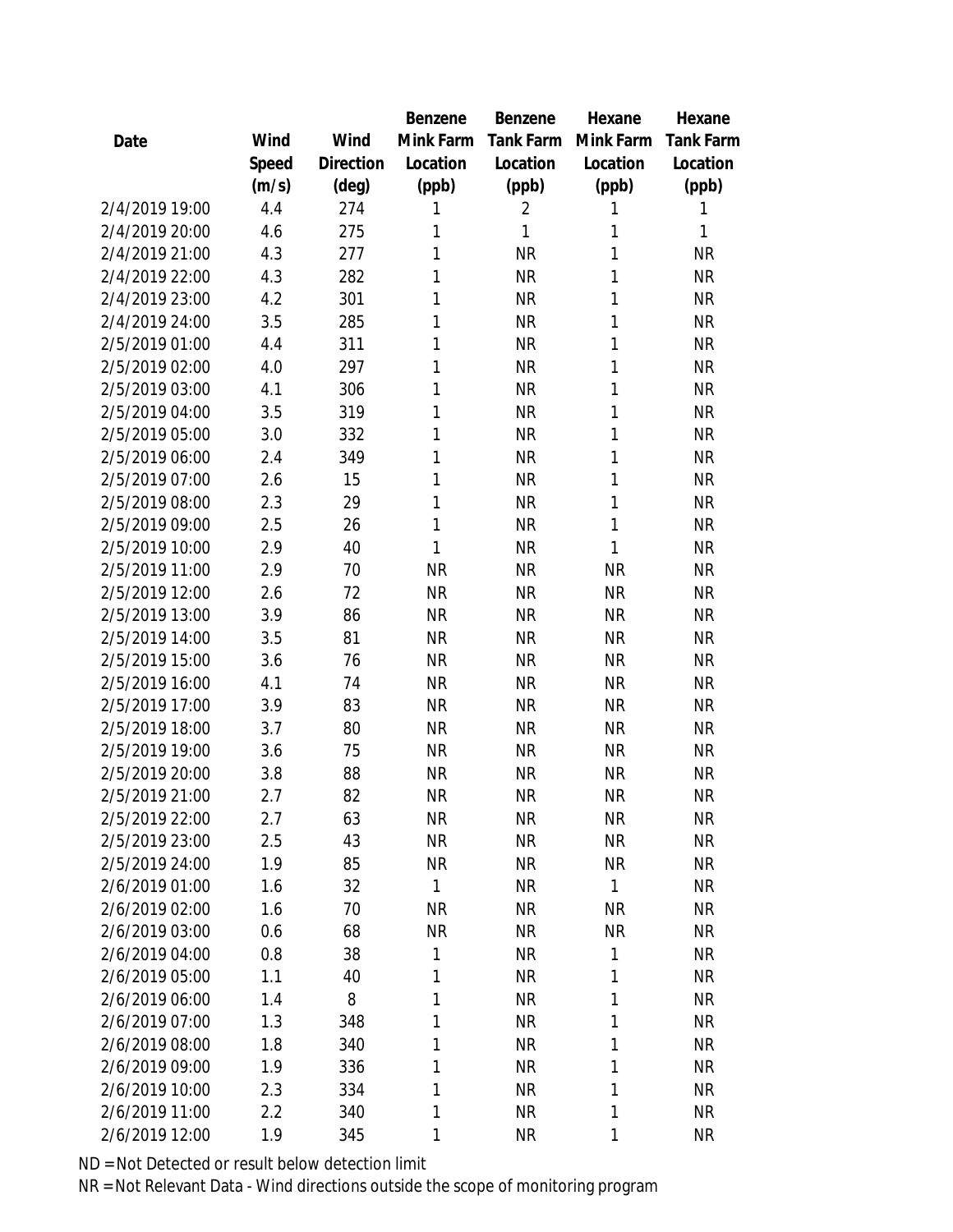|      |                |       |                | Benzene   | Benzene   | Hexane    | Hexane    |
|------|----------------|-------|----------------|-----------|-----------|-----------|-----------|
| Date |                | Wind  | Wind           | Mink Farm | Tank Farm | Mink Farm | Tank Farm |
|      |                | Speed | Direction      | Location  | Location  | Location  | Location  |
|      |                | (m/s) | $(\text{deg})$ | (ppb)     | (ppb)     | (ppb)     | (ppb)     |
|      | 2/6/2019 13:00 | 1.9   | 351            | 1         | <b>NR</b> | 1         | <b>NR</b> |
|      | 2/6/2019 14:00 | 2.2   | 3              | 1         | <b>NR</b> | 1         | <b>NR</b> |
|      | 2/6/2019 15:00 | 2.7   | 35             | 1         | <b>NR</b> | 1         | <b>NR</b> |
|      | 2/6/2019 16:00 | 2.2   | 37             | 1         | <b>NR</b> | 1         | <b>NR</b> |
|      | 2/6/2019 17:00 | 2.8   | 45             | <b>NR</b> | <b>NR</b> | <b>NR</b> | <b>NR</b> |
|      | 2/6/2019 18:00 | 2.9   | 41             | <b>NR</b> | <b>NR</b> | <b>NR</b> | <b>NR</b> |
|      | 2/6/2019 19:00 | 3.2   | 34             | 1         | <b>NR</b> | 1         | <b>NR</b> |
|      | 2/6/2019 20:00 | 3.5   | 49             | <b>NR</b> | <b>NR</b> | <b>NR</b> | <b>NR</b> |
|      | 2/6/2019 21:00 | 2.8   | 51             | <b>NR</b> | <b>NR</b> | <b>NR</b> | <b>NR</b> |
|      | 2/6/2019 22:00 | 2.8   | 62             | <b>NR</b> | <b>NR</b> | <b>NR</b> | <b>NR</b> |
|      | 2/6/2019 23:00 | 2.9   | 66             | <b>NR</b> | <b>NR</b> | <b>NR</b> | <b>NR</b> |
|      | 2/6/2019 24:00 | 2.5   | 66             | <b>NR</b> | <b>NR</b> | <b>NR</b> | <b>NR</b> |
|      | 2/7/2019 01:00 | 2.0   | 54             | <b>NR</b> | <b>NR</b> | <b>NR</b> | <b>NR</b> |
|      | 2/7/2019 02:00 | 2.2   | 70             | <b>NR</b> | <b>NR</b> | <b>NR</b> | <b>NR</b> |
|      | 2/7/2019 03:00 | 2.5   | 72             | <b>NR</b> | <b>NR</b> | <b>NR</b> | <b>NR</b> |
|      | 2/7/2019 04:00 | 2.1   | 44             | <b>NR</b> | <b>NR</b> | <b>NR</b> | <b>NR</b> |
|      | 2/7/2019 05:00 | 2.6   | 11             | 1         | <b>NR</b> | 1         | <b>NR</b> |
|      | 2/7/2019 06:00 | 3.5   | 95             | <b>NR</b> | <b>NR</b> | <b>NR</b> | <b>NR</b> |
|      | 2/7/2019 07:00 | 5.1   | 109            | <b>NR</b> | <b>NR</b> | <b>NR</b> | <b>NR</b> |
|      | 2/7/2019 08:00 | 1.7   | 51             | <b>NR</b> | <b>NR</b> | <b>NR</b> | <b>NR</b> |
|      | 2/7/2019 09:00 | 2.4   | 56             | <b>NR</b> | <b>NR</b> | <b>NR</b> | <b>NR</b> |
|      | 2/7/2019 10:00 | 3.2   | 99             | <b>NR</b> | <b>NR</b> | <b>NR</b> | <b>NR</b> |
|      | 2/7/2019 11:00 | 1.6   | 59             | <b>NR</b> | <b>NR</b> | <b>NR</b> | <b>NR</b> |
|      | 2/7/2019 12:00 | 1.7   | 42             | <b>NR</b> | <b>NR</b> | <b>NR</b> | <b>NR</b> |
|      | 2/7/2019 13:00 | 1.7   | 88             | <b>NR</b> | <b>NR</b> | <b>NR</b> | <b>NR</b> |
|      | 2/7/2019 14:00 | 1.9   | 149            | <b>NR</b> | <b>NR</b> | <b>NR</b> | <b>NR</b> |
|      | 2/7/2019 15:00 | 5.2   | 230            | 1         | 1         | 1         | 1         |
|      | 2/7/2019 16:00 | 6.6   | 275            | 1         | 1         | 1         | 1         |
|      | 2/7/2019 17:00 | 6.5   | 277            | 1         | <b>NR</b> | 1         | <b>NR</b> |
|      | 2/7/2019 18:00 | 7.0   | 261            | 1         | 1         | 1         | 1         |
|      | 2/7/2019 19:00 | 8.7   | 264            | 1         | 1         | 1         | 1         |
|      | 2/7/2019 20:00 | 8.9   | 268            | 1         | 1         | 1         | 1         |
|      | 2/7/2019 21:00 | 9.6   | 271            | 1         | 1         | 1         | 1         |
|      | 2/7/2019 22:00 | 8.4   | 270            | 1         | 1         | 1         | Τ         |
|      | 2/7/2019 23:00 | 8.7   | 260            | 1         | 1         | 1         |           |
|      | 2/7/2019 24:00 | 9.1   | 266            | 1         | 1         | 1         | 1         |
|      | 2/8/2019 01:00 | 9.7   | 264            | 1         | 1         | 1         | 1         |
|      | 2/8/2019 02:00 | 9.4   | 259            | 1         | 1         | 1         | 1         |
|      | 2/8/2019 03:00 | 8.9   | 264            | 1         | 1         | Τ         | Τ         |
|      | 2/8/2019 04:00 | 9.0   | 261            | 1         | 1         | 1         | 1         |
|      | 2/8/2019 05:00 | 8.0   | 265            | 1         | Τ         | 1         | Τ         |
|      | 2/8/2019 06:00 | 7.9   | 266            | 1         | 1         | 1         | 1         |